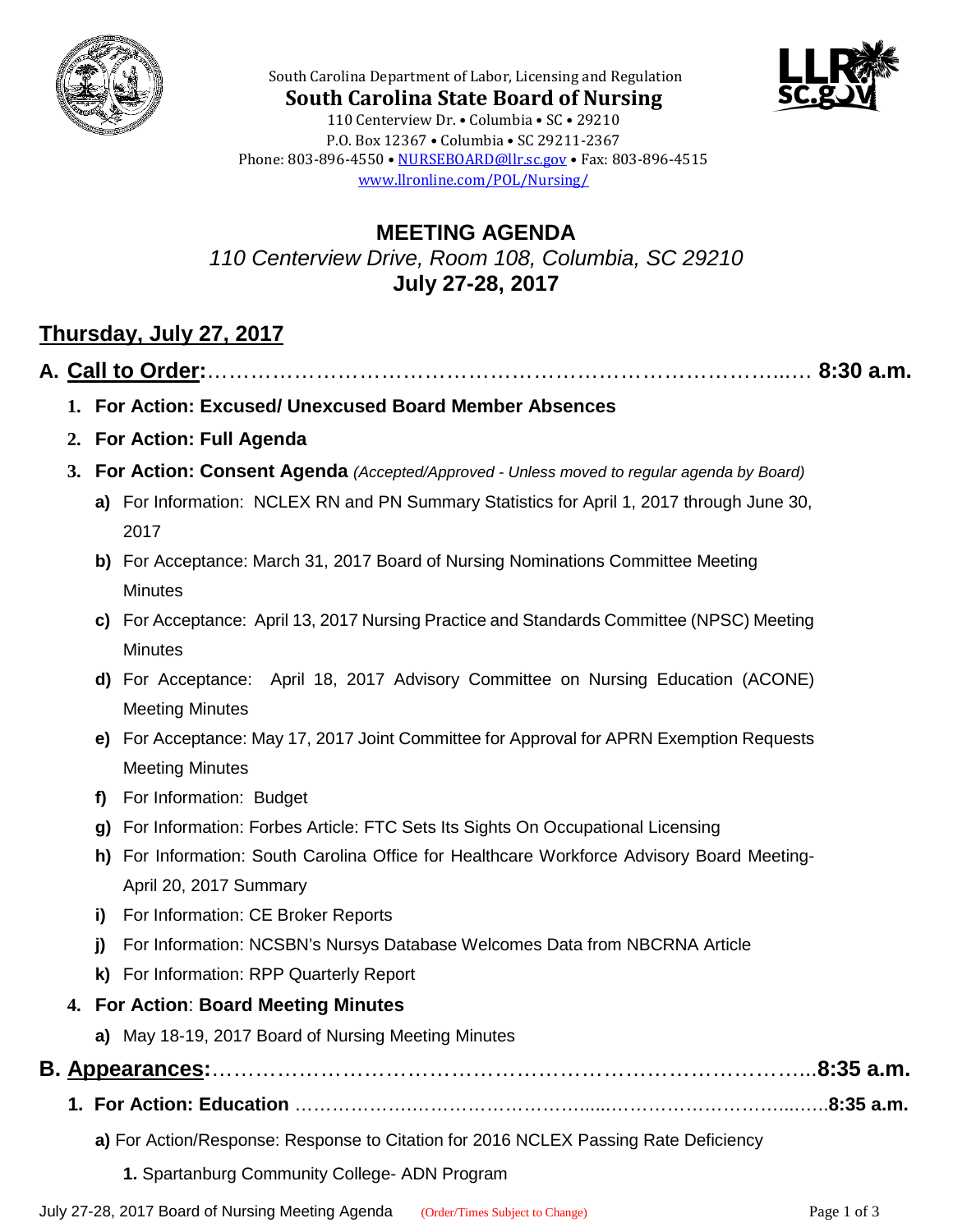|                                                                                          | a) For Action: Initial Licensure Demographics and Renewal Licensure Demographics Update-                                           |  |
|------------------------------------------------------------------------------------------|------------------------------------------------------------------------------------------------------------------------------------|--|
|                                                                                          | Rhonda Hughes, Director for the Center for Nursing Leadership and                                                                  |  |
|                                                                                          | Byron Kirby, Program Manager for Revenue and Fiscal Affairs                                                                        |  |
|                                                                                          | b) For Action: Advanced Practice Committee (APC)                                                                                   |  |
|                                                                                          | 1. Advisory Opinion #63                                                                                                            |  |
|                                                                                          | 2. Update Regarding Scope of Practice Bill for APRNs                                                                               |  |
|                                                                                          | 3. Request to Remove the Joint Statement of the SC Board of Nursing and the SC Board of Medical<br>Examiners from website postings |  |
|                                                                                          | c) For Action: Nursing Practice and Standards Committee (NPSC)                                                                     |  |
|                                                                                          | 1. Advisory Opinion Supplement on the Nursing Management of Invasive Devices (Catheters, Lines and<br>Tubes)                       |  |
|                                                                                          | i) Proposed Changes/Revisions- Cardiovascular System LPN                                                                           |  |
|                                                                                          | 2. Advisory Opinions (AO)                                                                                                          |  |
|                                                                                          | i) Review/No Change- AO #20, 51, 52                                                                                                |  |
|                                                                                          | ii) Proposed Change/Revisions- AO #5, 9a, 9b, 17, 23, 41, 53                                                                       |  |
|                                                                                          | 3. For Action: Proposed CRNA- New Employment/Change of Practice Form 10:00 a.m.                                                    |  |
|                                                                                          | a) JoLee Gudmundson, Executive Director SC Association of Nurse Anesthetists                                                       |  |
| 4. For Action: Revised Joint Advisory Opinion Regarding Over the Counter Medications and |                                                                                                                                    |  |
|                                                                                          |                                                                                                                                    |  |
|                                                                                          | a) Darra Coleman- Chief Advice Counsel, SC Department of Labor, Licensing & Regulation                                             |  |
|                                                                                          | 5. For Discussion: Joint Pain Management Guidelines (Closed Session)  11:00 a.m.                                                   |  |
|                                                                                          | a) Darra Coleman- Chief Advice Counsel, SC Department of Labor, Licensing & Regulation                                             |  |
|                                                                                          | 6. For Information: CE Broker Demonstration (Closed Session) 12:00 p.m.                                                            |  |
|                                                                                          | a) Dylan Sitterle, Project Coordinator, Labor, Licensing & Regulation                                                              |  |
| С.                                                                                       |                                                                                                                                    |  |
|                                                                                          | Office of Investigations and Enforcement (OIE) - Mark Sanders (closed session)1:00 p.m.<br>1.                                      |  |
|                                                                                          | a) For Action: Investigative Review Committee (IRC) Report                                                                         |  |
|                                                                                          | b) For Discussion: OIE Statistics                                                                                                  |  |
|                                                                                          | c) For Information: eNLC Impact on Investigative and Disciplinary Process (legal counsel)                                          |  |
| D.                                                                                       | Reports/Discussion Topics: (May also be taken up before, between and after appearances)                                            |  |
|                                                                                          | <b>President's Report</b><br>1.                                                                                                    |  |
|                                                                                          |                                                                                                                                    |  |

- **a)** For Action: Report from the Board of Nursing Nominations Committee Committee Nominations
- **b)** For Action: National Council of State Boards of Nursing (NCSBN) Proposed By-Law Changes; Vote at 2017 Delegate Assembly
- **2. Administrator's Report** 
	- **a)** For Information: Tri-Regulator Symposium